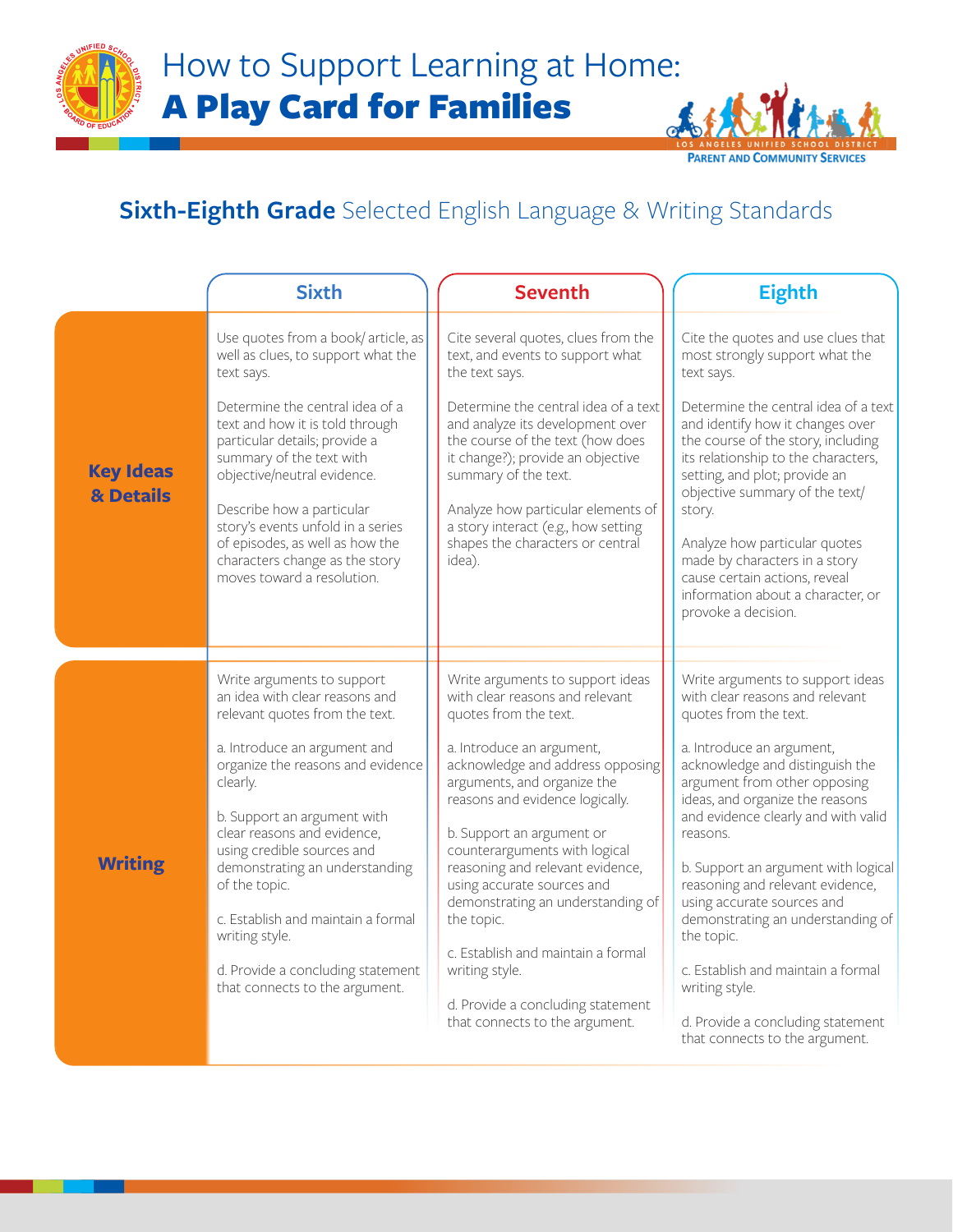

## How to Support Learning at Home: A Play Card for Families



| <b>⊽</b> Download books from Los<br>$\triangledown$ Choose a social studies or<br>$\nabla$ Learn about a 5-paragraph<br>essay https://www.youtube.<br>science article on https://www.<br>Angeles City or County<br>Libraries for free: https://<br>com/watch?v=tim9oNx1clU<br>dogonews.com/<br>lacountylibrary.org/students/<br>https://www.youtube.com/<br>$\triangledown$ Identify an opinion about the<br>https://www.lapl.org/<br>watch?v=uariEKu5cho<br>topic, develop reasons to<br>studentsuccess<br>support the opinion and cite<br>$\nabla$ Write notes describing<br>the sections included in a<br>examples from the text.<br>$\nabla$ Make a comic strip of 10<br>5-paragraph essay.<br>scenes identifying the essential<br>$\nabla$ To learn more about relevant<br>events in the story. Explain<br>and effective evidence to<br>$\sqrt{ }$ Write a 5-paragraph essay<br>why these are the main ideas.<br>about a topic, a historical<br>support your argument, view<br>the following link:<br>event, a theme in a book or a<br>$\sqrt{ }$ Practice organizing a 5-<br>https://www.pbslearningmedia.<br>character using relevant and<br>paragraph essay, starting with<br>org/resource/6c92dbfe-e060-<br>effective evidence. Answer<br>an outline, addressing prompts<br>48a6-b3ac-14064b8132ec/<br>the following prompt:<br><b>Sample</b><br>such as:<br>argumentative-essay-citing-and-<br>. What are the benefits of<br><b>Activities</b><br>analyzing-evidence/<br>$\nabla$ What historical event has<br>learning online?<br>& Online<br>· What are ways to stay<br>$\nabla$ Write notes about the purpose<br>and how?<br><b>Resource to</b><br>healthy and safe when<br>and appropriate use of<br>outside?<br><b>Practice with</b><br>evidence, such as quotes or<br>· How can students continue<br>$\sqrt{\phantom{a}}$ Is the process for electing a<br>events from a story.<br>your Child at<br>learning from home for long<br>periods of time?<br><b>Home</b><br>fair?<br>$\nabla$ Proceed to transform your<br>outline into a 5 paragraph<br>figure and why?<br>essay, providing examples to<br>support your opinion.<br>https://www.learningally.<br>org/Portals/6/Docs/<br>TeacherResources/LA_5- | <b>Sixth</b> | <b>Seventh</b>               | <b>Eighth</b>                                                                                              |
|---------------------------------------------------------------------------------------------------------------------------------------------------------------------------------------------------------------------------------------------------------------------------------------------------------------------------------------------------------------------------------------------------------------------------------------------------------------------------------------------------------------------------------------------------------------------------------------------------------------------------------------------------------------------------------------------------------------------------------------------------------------------------------------------------------------------------------------------------------------------------------------------------------------------------------------------------------------------------------------------------------------------------------------------------------------------------------------------------------------------------------------------------------------------------------------------------------------------------------------------------------------------------------------------------------------------------------------------------------------------------------------------------------------------------------------------------------------------------------------------------------------------------------------------------------------------------------------------------------------------------------------------------------------------------------------------------------------------------------------------------------------------------------------------------------------------------------------------------------------------------------------------------------------------------------------------------------------------------------------------------------------------------------------------------------------------------------------------------------------------------------------------------------------------------------------------------------------------------|--------------|------------------------------|------------------------------------------------------------------------------------------------------------|
| M https://www.slideshare.net/<br>amontera/el-ensayo-de-5-<br>prrafos                                                                                                                                                                                                                                                                                                                                                                                                                                                                                                                                                                                                                                                                                                                                                                                                                                                                                                                                                                                                                                                                                                                                                                                                                                                                                                                                                                                                                                                                                                                                                                                                                                                                                                                                                                                                                                                                                                                                                                                                                                                                                                                                                      |              | Paragraph-Essay-Template.pdf | directly impacted your family<br>president in the United States<br>$\nabla$ Who is your admired historical |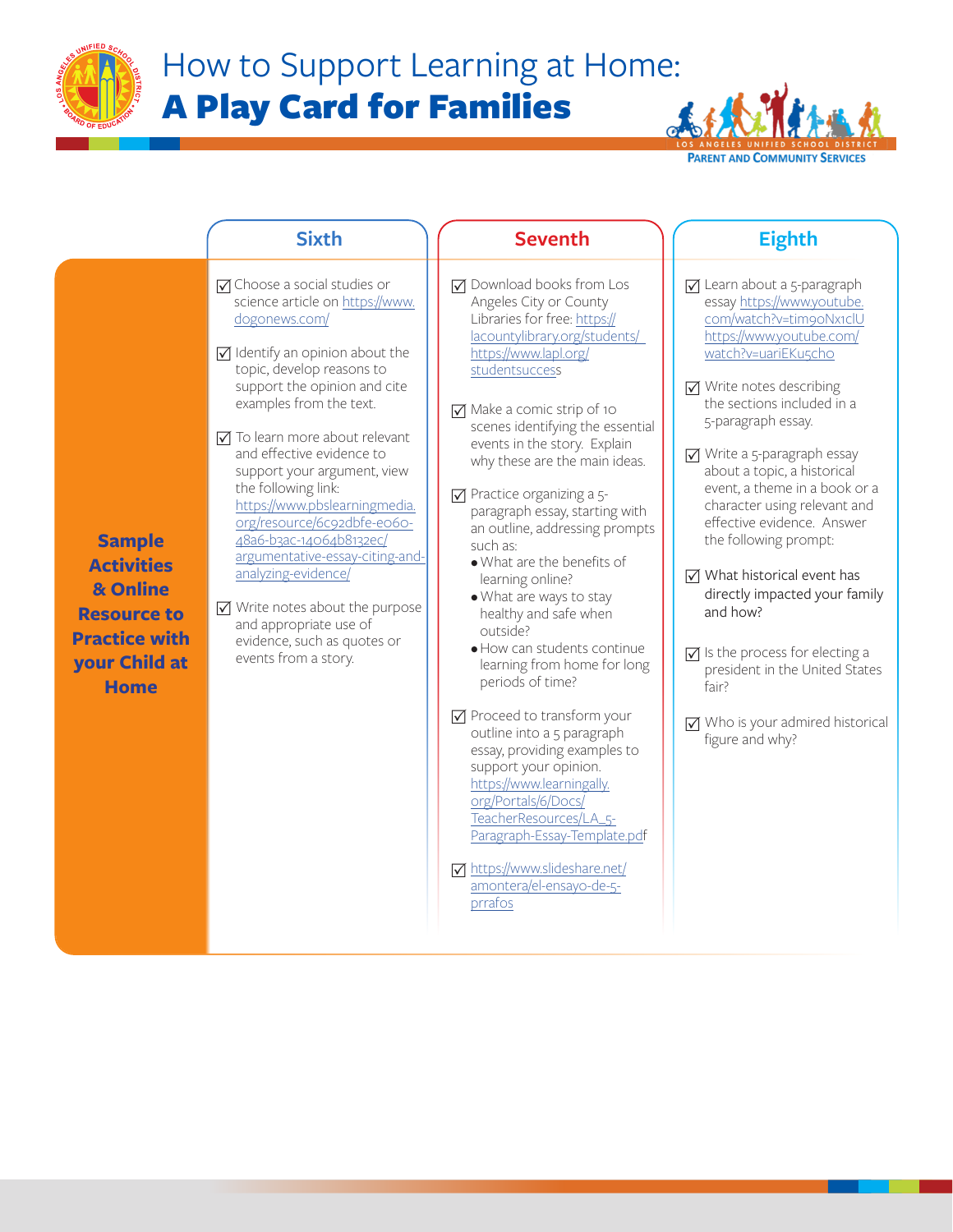



## **Sixth-Eighth Grade** Selected Mathematics Standards

|                                                                                                                              | <b>Sixth</b>                                                                                                                                                                                                                                                                                                                                                                                                                                                    | <b>Seventh</b>                                                                                                                                                                                                                                                                                                                                                                               | <b>Eighth</b>                                                                                                                                                                                                                                                                                                                                                                                                                                                               |  |  |
|------------------------------------------------------------------------------------------------------------------------------|-----------------------------------------------------------------------------------------------------------------------------------------------------------------------------------------------------------------------------------------------------------------------------------------------------------------------------------------------------------------------------------------------------------------------------------------------------------------|----------------------------------------------------------------------------------------------------------------------------------------------------------------------------------------------------------------------------------------------------------------------------------------------------------------------------------------------------------------------------------------------|-----------------------------------------------------------------------------------------------------------------------------------------------------------------------------------------------------------------------------------------------------------------------------------------------------------------------------------------------------------------------------------------------------------------------------------------------------------------------------|--|--|
| <b>Ratios and</b><br><b>Proportional</b><br><b>Relationships</b><br><b>&amp; Expressions</b><br>and Equations                | Understand ratios and rates,<br>and solve problems involving<br>proportional relationships (e.g., if it<br>took 7 hours to mow 4 lawns, then<br>at that rate, how many lawns could<br>be mowed in 35 hours?)<br>Write equations to solve<br>word problems and describe<br>relationships between quantities<br>(e.g., the distance D traveled by a<br>train in time T might be expressed<br>by an equation $D = 85T$ , where D is<br>in miles and T is in hours) | Identify the constant of<br>proportionality, or unit rate, in<br>tables, graphs, equations, diagrams,<br>and verbal descriptions of<br>proportional relationships.<br>Solve equations such as $1/2$ (x - 3)<br>$= 3/4$ quickly and accurately, and<br>write equations of this kind to solve<br>word problems.                                                                                | Understand slope, and relating<br>linear equations in two variables to<br>lines in the coordinate plane.<br>Solving linear equations (e.g., $-x +$<br>$5(x + 1/3) = 2x - 8$ ; solving pairs<br>of linear equations (e.g., $x + 6y = -1$<br>and $2x - 2y = 12$<br>Working with positive and negative<br>exponents, square root and<br>cube root symbols, and scientific<br>notation (e.g., evaluating $\sqrt{36} + \sqrt{64}$ ;<br>estimating world population as 7<br>X109) |  |  |
| <b>Measurement</b><br>and Geometry                                                                                           | Reason about relationships<br>between shapes to determine<br>area, surface area, and volume                                                                                                                                                                                                                                                                                                                                                                     | Use formulas for the area and<br>circumference of a circle and use<br>them to solve problems<br>Understand facts about<br>supplementary, complementary,<br>vertical, and adjacent angles in a<br>multi-step problem to write and<br>solve simple equations for an<br>unknown angle in a figure                                                                                               | Understanding congruence and<br>similarity using physical models,<br>transparencies, or geometry<br>software (e.g., given two congruent<br>figures, show how to obtain one<br>from the other by a sequence<br>of rotations, translations, and/or<br>reflections)                                                                                                                                                                                                            |  |  |
| <b>Sample</b><br><b>Activities</b><br>& Online<br><b>Resource to</b><br><b>Practice with</b><br>your Child at<br><b>Home</b> | $\sqrt{ }$ Khan Academy - 6th Grade<br>Math: https://www.khanacademy.<br>org/math/cc-sixth-grade-math<br>Khan Academy en Español -<br>6th Grade Math:<br>https://es.khanacademy.org/<br>math/cc-sixth-grade-math<br>Math Games for 6th Grade:<br>https://www.hoodamath.com/<br>games/sixth-grade.html<br>$\nabla$ Math Antics - Proportions:<br>https://youtu.be/USmit5zUGas                                                                                    | ☑ Khan Academy - 7th Grade<br>Math: https://www.khanacademy.<br>org/math/cc-seventh-grade-<br>math<br>√ Khan Academy en Español<br>- 7th Grade Math: https://<br>es.khanacademy.org/math/cc-<br>seventh-grade-math<br>Math Games for 7th Grade:<br>https://www.hoodamath.com/<br>games/seventh-grade.html<br>$\triangledown$ Math Antics - Ratios and Rates:<br>https://youtu.be/RQ2nYUBVvql | $\sqrt{ }$ Khan Academy - 8th Grade<br>Math: https://www.khanacademy.<br>org/math/cc-eighth-grade-math<br>☑ Khan Academy en Espanol-8th<br>Grade Math:<br>https://es.khanacademy.org/<br>math/cc-eighth-grade-math<br>Math Games for 8th Grade:<br>https://www.hoodamath.com/<br>games/eighth-grade.html<br>$\nabla$ Math Antics - Basic Linear<br>Functions: https://youtu.be/<br>MXV65i9g1Xg                                                                              |  |  |